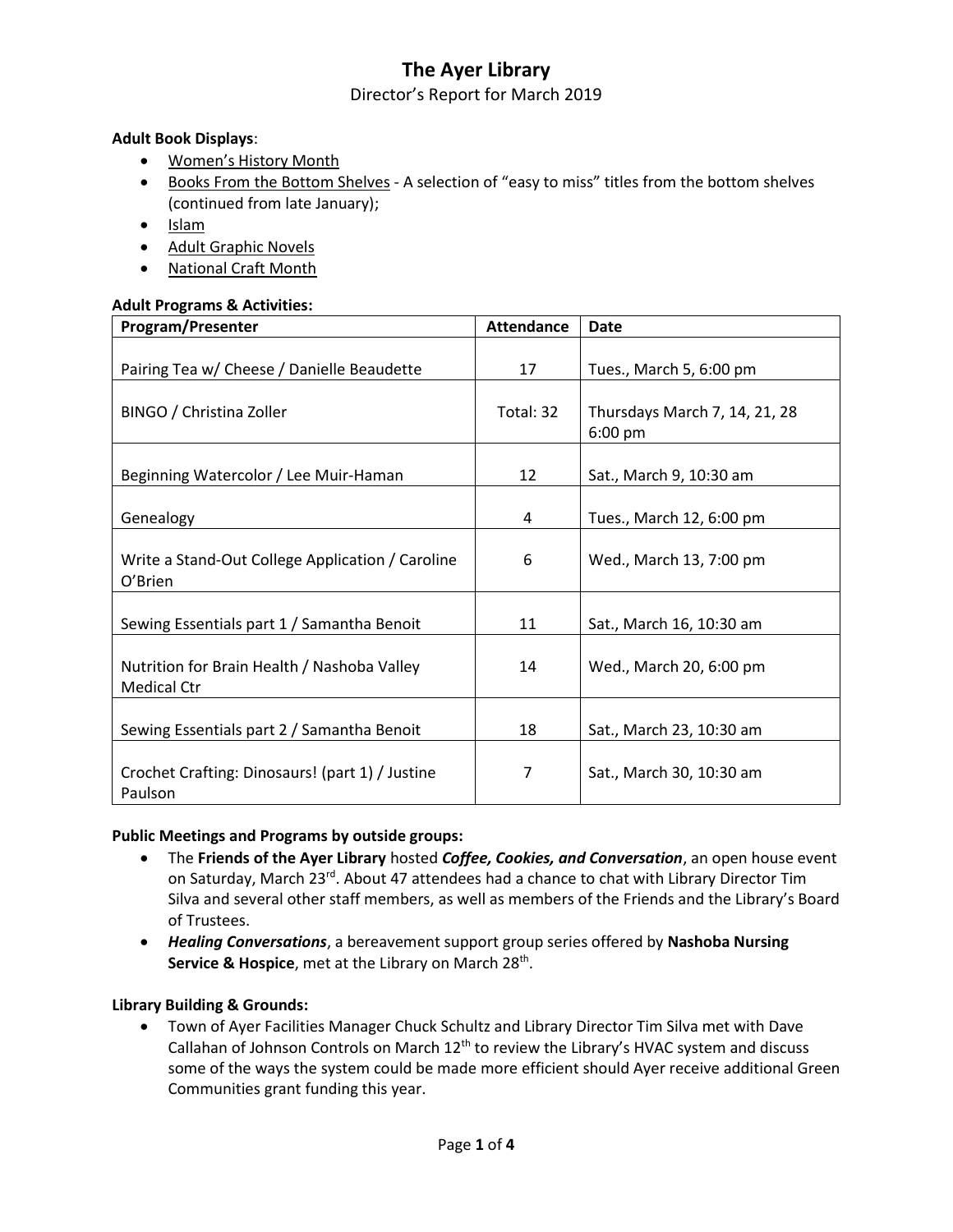## **The Ayer Library**

#### Director's Report for March 2019

• Chuck returned to the Library on March  $14<sup>th</sup>$  to install a new diaper changing table in one of the Library's public restrooms.

#### **Library Director's Activities:**

- Head of Children's Services Amy Leonard and I participated in Community Reader Day at Page Hilltop School on March 1<sup>st</sup>. With Dr. Seuss as the theme for the day, I read *Fox in Sox* to Mrs. Fitzgerald's kindergarten class. The kids were fantastic & Amy and I had a lot of fun!
- I attended two strategic planning workshops for libraries on March  $6<sup>th</sup>$ . The workshops were presented by Massachusetts Library System (MLS) advisors at the MLS Office in Marlborough, MA.
- I attended the Nashoba Valley Chamber of Commerce's *Taste of Nashoba Valley* event on March  $19<sup>th</sup>$ . The Library was a ticket sale partner for this year's event. We sold five tickets at the Circulation Desk, so the Friends of the Ayer Library will receive \$25 from the Chamber.
- **•** As a "busman's holiday" of sorts, I visited the Woburn Public Library on March 16<sup>th</sup> to attend the official re-opening of the newly renovated and expanded library building. Like Ayer, Woburn renovated their original 19<sup>th</sup> century building – designed by noted architect H. H. Richardson but, in contrast, the new addition is a modern glass and steel structure. The new addition is designed in part to allow patrons to see much of the beautiful exterior of the historic building while sitting comfortably inside the expanded library. It's worth a trip to see!
- Circulation & Outreach Librarian Christina Zoller and I traveled to Ayer-Shirley Regional High School on March 21<sup>st</sup> to meet with APAC Executive Director Scott Kurland and Public Access Manager Dave Melpignano. We discussed ideas for video story time programming and then toured the school's wonderful TV studio and editing room.
- I sat in on the Youth Services Summer Reading planning meeting on March 20<sup>th</sup> that was hosted by Amy Leonard & Christina Zoller and attended by Kathleen Buretta, Hazen Memorial Library's Youth Services Librarian, and Ayer-Shirley elementary school teachers Diane Lyons and Nancy Pasquaretta. The group worked to update the school summer reading lists with newer book titles and discussed ways to make it easier and more enjoyable for Ayer-Shirley students and their families to participate in summer reading.
- I began meeting individually with the Library's four new part-time Library Clerks to check in with them after their first three months on the job.
- Pastor Susan Gaeta of the Shepherd of the Valley Lutheran Church in Ayer and I met over coffee on March  $28<sup>th</sup>$  to get to know each other and to begin to talk about how our respective organizations might work together to meet the needs of the people in our community.
- I contacted several IT companies to request information and pricing for upgrading and/or providing better maintenance and support for the Library's public WiFi network, the internal staff computer network, and the public computer network.

#### **Library Director's Meetings:**

- Town of Ayer Finance Committee, March 7<sup>th</sup>
- Town of Ayer Department Director's Meeting, March 13<sup>th</sup>
- Ayer Library Department Heads Meeting, March  $15^{th}$  &  $29^{th}$
- North Central Massachusetts Library Directors' Meeting, March 15<sup>th</sup> at Fitchburg Public Library
- C/WMARS Users' Council Quarterly Meeting, March 19<sup>th</sup> at West Springfield Public Library
- Ayer Library Board of Trustees Meeting, March 19<sup>th</sup> Canceled due to lack of quorum.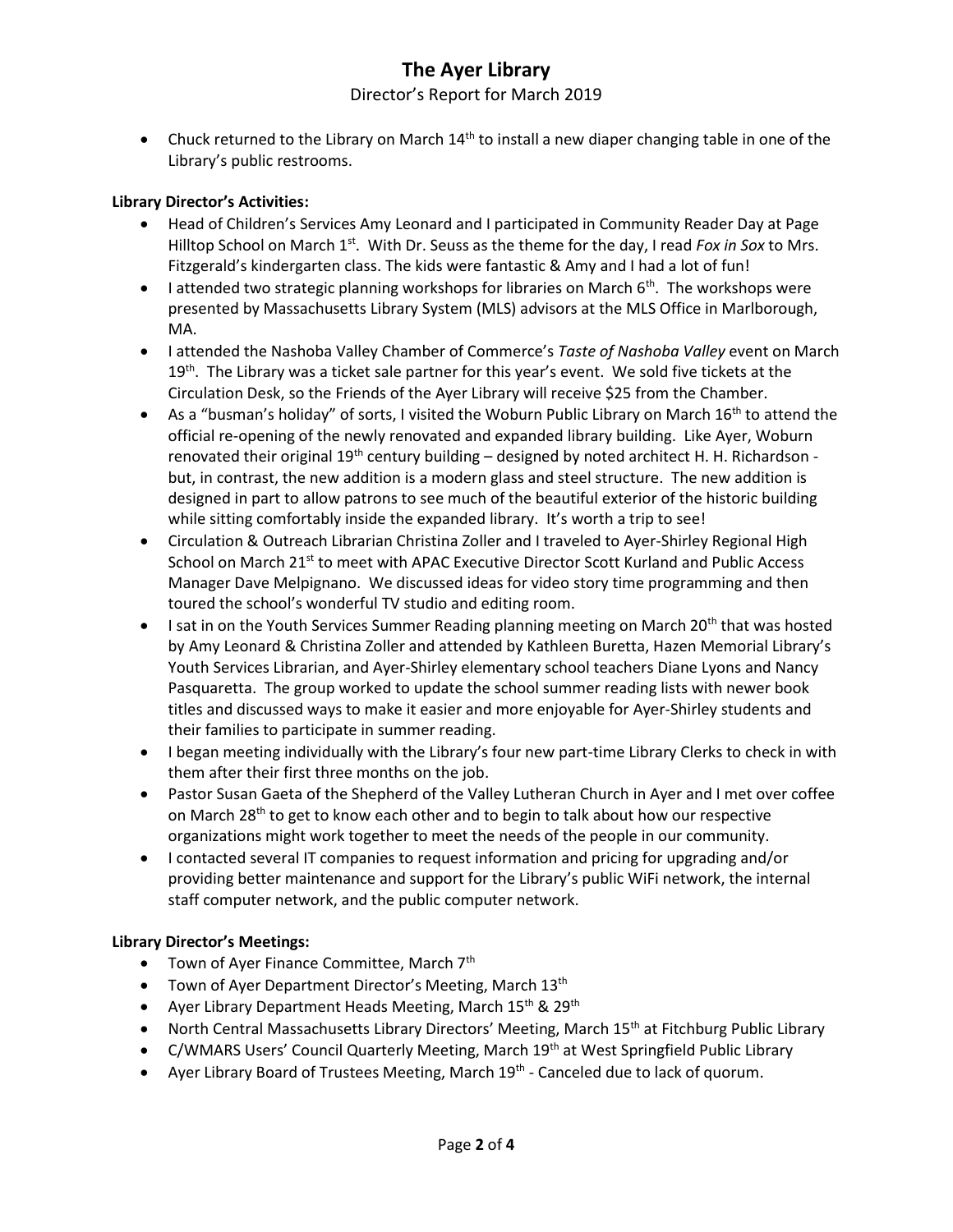### **The Ayer Library** Director's Report for March 2019

| <b>Children's Programs</b>        | <b>Attendance</b> | Date                   |
|-----------------------------------|-------------------|------------------------|
| <b>Story Ninja</b>                | 35                | March 5 <sup>th</sup>  |
| <b>Story Time</b>                 | 37                | March 7 <sup>th</sup>  |
| Kids DIY - Pipe Cleaner Dinosaurs | 8                 | March 8 <sup>th</sup>  |
| <b>Story Ninja</b>                | 33                | March 12 <sup>th</sup> |
| Story Time (Bangarang Yoga)       | 35                | March 14 <sup>th</sup> |
| <b>Story Ninja</b>                | 41                | March 19 <sup>th</sup> |
| Read with Willow the Therapy Dog  | 12                | March 19 <sup>th</sup> |
| <b>Story Time</b>                 | 32                | March 21 <sup>st</sup> |
| Story Ninja                       | 22                | March 26 <sup>th</sup> |
| <b>Story Time</b>                 | 22                | March 28 <sup>th</sup> |

#### **Youth Services Programs & Activities:**

- Amy Leonard led a project to expand and reorganize the board book collection in the Children's Room. With the help of Christina and Justine, we rearranged the furniture to allow for a second shelf for board books to be added. By moving the furniture we've also created a brighter and more welcoming space for our patrons and have received many compliments. The board book collection is still expanding to better serve patron needs, and the books are now sorted alphabetically to make them easier to patrons and staff to find.
- During the furniture moving process, we also put the play kitchen set back in storage and brought out the puppet theatre instead. This was a welcome change and the kids have been having a wonderful time putting on puppet shows for their families.
- The display for the months of March and April is a very exciting one. Christina's mother and grandmother loaned us their collections of vintage children's toys and books. These items, along with a few toys belonging to the library, donated by Carol Horgan for a previous display, have been excellent at encouraging friendly conversations between staff and patrons. Patrons of all ages have taken time to look at the items on display and admire them. We have received many compliments and questions about the display and have been encouraged to have it again.

### **Young Adult (YA)/Teen Programs & Activities:**

- o Book displays
	- Women's History Month

| <b>Programs</b>                             | <b>Attendees</b> | Date                         |
|---------------------------------------------|------------------|------------------------------|
| Dungeons & Dragons                          |                  | Sat., March 2, 11 a.m.       |
| <b>Board Game Night</b>                     | 4                | Tues., March 5, 5 p.m.       |
| <b>Book Page Poetry</b>                     | 3                | Wed & Thurs., March 6 & 7, 5 |
|                                             |                  | p.m.                         |
| Teen Advisory Board                         | 3                | Wed., March 13, 5 p.m.       |
| All Booked Club "Aristotle & Dante"         | 0                | Thurs., March 14, 6:30 p.m.  |
| Dungeons & Dragons                          |                  | Sat., March. 16 11 a.m.      |
| <b>Board Game Night</b>                     | 5                | Tues., March 19, 11 a.m.     |
| Mind Readers Book Club "Ranger's Apprentice | 0                | Wed., March 20, 5 p.m.       |